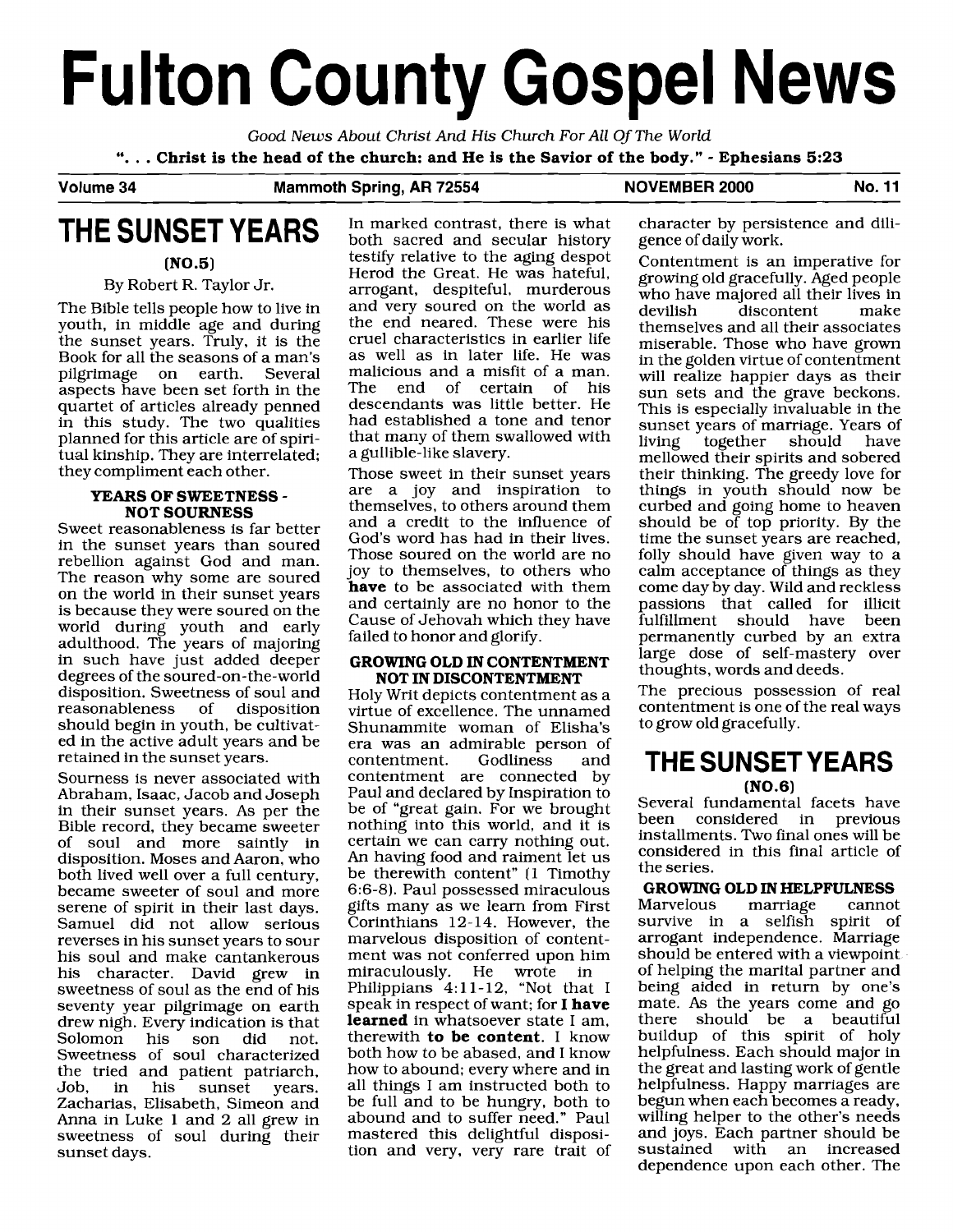## **FULTON COUNTY GOSPEL NEWS**<br>USPS Publication #211780

. is a Periodical publication issued monthly by the Church of Christ at Third and Bethel (P.O. Box 251). Mammoth Spring, **AR** 72554-025 1. **POSTMASTER: Please mail all changes of address to the above address.** 

**FCGN** is mailed free of charge to **any**  who care to receive it. We will be happy to add any names to the regular mailing list. If you send in a name we<br>must have a complete address. have a complete address, including number and street name, or R.R. or HCR number, plus box number, or a P.O. Box number and the **NINE DIGIT ZIP CODE.** This paper is supported by voluntary contributions for which we are grateful. Financial information will be furnished upon request. **Mail all address corrections or manuscripts to:** 

#### **FULTON COLINTY GOSPEL NEWS P.O.** Box **251**

Mammoth Spring, AR 72554

| TED J. CLARKE  EDITOR                    |  |
|------------------------------------------|--|
|                                          |  |
|                                          |  |
|                                          |  |
| Website                                  |  |
| www.geocities.com/fultoncountygospelnews |  |

sunset years of marriage can find them happy and contented in helping each other. Now it may take both of them to keep the house clean and tidy when once the wife was able to do this alone. It may take both of them to maintain the lawn and flower beds when once the husband did it alone. It may require both of them to move a piece of furniture. During retirement years they may enjoy getting the meals together. With no pressured haste to "hurry, hurry," they may enjoy a daily walk together early in the morning or in late afternoon or call on the sick and afflicted. The daily going of separate ways is now a thing of the past. If they both have grown old in valiant virtues of the Lord, some of their happiest days can now be theirs. These can be days of serenity and calmness, days of peace and quietness. They can be<br>days when together they together accomplish a desirable work. By growing old gracefully, he is not in her way but is her valued helper and companion. She is not "in his

hair" but a treasured companion. With the deepening furrows in their cheeks, the added bent of their weakening frames and the settling of many winters upon their silvery heads, they lovingly complement each other in the accomplishment of daily tasks. Growing old in gentle helpfulness is also an essential of graceful aging.

#### **GROWING OLD IN THE LORD**

Holy Writ frequently speaks of stalwart saints who died in a good old age. Of Abraham, Isaac and David the Good Book says, "Then Abraham gave up the ghost, and died in a good old age, an old man, and full of years; and was gathered to his people ... And Isaac gave up the ghost, and died, and was gathered unto his people, being old and full of days: and his sons Esau and Jacob buried him ... And he [David] died in a good old age, full of days, riches, and honour: and Solomon his son reigned in his stead (Genesis  $25:8; 35:29; 1$ Chronicles 28:28). This trio died in good old age and in fullness of days they had lived for the Lord. They<br>were imperfect at times and yet towered far above their average peers. When they died they left "a vast lonesome place across the sky" as Markham many centuries later would write in tribute of Abraham Lincoln. From youth to death they loved and served Heaven's God. They died in a good old age because they had grown old in Heaven's Cause on earth. People who wish to die in the Lord must be willing to live in the Lord and grow old in His service. Required here is a lifetime of service rendered. Couples who grow old in the Lord are the very ones who grow old gracefully.

Anna is mentioned only in Luke 2:36-38. She had served God loyally for many years. She bore wonderful witness relative to the Redeemer and the redemption He would bring. She made a brief appearance in Holy Writ and then faded from the scene. Yet she left a precious portrait of one loyal to God in old age and one who was exceedingly grateful for the coming

of the Messianic child. He was her joy by day and peace by night.

The parents-to-be of John are quite old when we first meet them in Luke 1. Together, as a team of truth, they have grown old in the Lord. Luke 1:6 states, "And they were both righteous before God, walking in all the commandments and ordinances of the Lord blameless." They were well along in years at the birth of the Messianic Harbinger. We have no way of determining how long they lived<br>subsequent to John's birth. to John's However, their final mention has their growing old in the Lord. We cannot help but believe that the unrecorded part of their final days found them pursuing the same type of lifestyle - godly living. They grew old; they grew old together; they grew old together in the Lord; they grew old gracefully and gratefully. How fortunate when Godfearing couples can grow old in the Lord. Such gives marvelous meaning and direction to their last days.

#### **CONCLUSION**

Many of the comments in this series have been lifted from my book, "Christ In The Home." which was first published in 1973, has gone through many printings and is still a good seller.

> P.O. Box 464 Ripley, TN 38063

**[Editor's Note:** Again we thank brother Taylor for allowing us to run these articles in **FCGN.** These excellent remarks should cause those of us who are older to reflect upon our sunset years and our advancing steps to meet the Lord. Those who are younger should likewise give diligence to prepare their characters for the coming of the sunset years, that they might enjoy that time and not be bitter against the years.

I heartily recommend brother Taylor's book, **Christ In The Home.** Why not write to him and order a copy? I promise you that it will lead you through a Bible study of what the home should be. Everyone who reads and heeds its admonitions will have a better home for it. There are 18 chapters

**PLEASE NOTE: You May Now Access "Fulton County Gospel News" Online!** www.geocities.com/fuItoncountygospeInews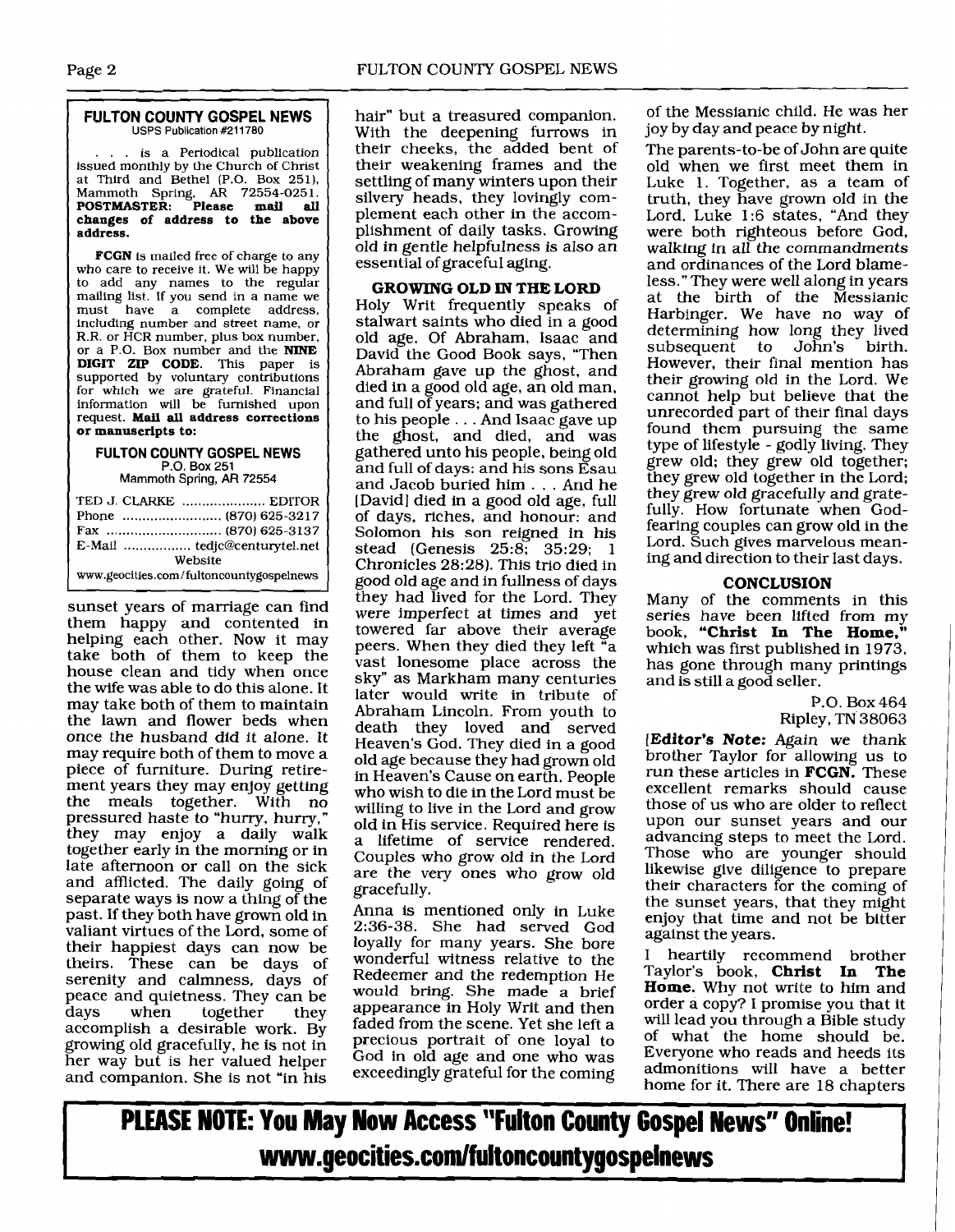covering "Christ in the home; Christ in today's homes; needs of today's homes; marriage in the home; Bible portraits of husbands, wives, fathers and mothers in the home; the child in the home; remembering God in youth; the in-law in the home; what have they seen in thine house?; growing old gracefully in the home; and the heavenly home." This would make an excellent gift for your children or grandchildren if they have their own families or are ready to begin a family.

If nothing else, please drop brother Taylor a note and tell him if his articles on The Sunset Years have been helpful to you. I know he will appreciate hearing from you, even if he cannot respond to all who thank him for sharing his writing talents with the brotherhood for so many years.]



#### By Joel Wheeler

One of the greatest blessings a Christian possesses is the avenue of prayer. Prayer is access to the ear of God. Peter wrote, "For the eyes of the Lord are over the righteous, and his ears are open unto their prayers; but the face of the Lord is against them that do evil"  $(1$  Pet. 3:12). The world does not have the same consideration from God as does the Christian (John 9:31). The Bible clearly states that God listens to the prayers of his children (Mat. 7:9-11; Gal. 3:26-29). Paul wrote, "Pray without ceasing" (1 Thes. 5: 17). The Christian must keep on praying because of its benefits.

Keep on praying for elders. The inspired writer said, "Remember<br>them which have the rule over you"  $\ldots$  (Heb. 13:7a). The elders have a tremendous responsibility placed upon them. They watch over the church and the souls of men are at stake (Heb. 13:17). They also lead by example ( **1** Pet. 5:3). Many times "hell-bound" church-goers murmur and complain to the point of causing much grief among the elders. They are dissatisfied with everything and never pleased with anything. These men often go for years without any acknowledgment of appreciation or encourage-<br>ment. The church has an church obligation to pray for the eldership. Keep on praying for preachers. The duty of the preacher is to preach. He is to preach the work of God when it is convenient and when it is not convenient. There are many difficult situations which must be handled with extreme care. His<br>obligation according to the according scriptures is to reprove or expose, rebuke or admonish, and exhort or comfort. The word of God is the sword which divides right and wrong (Eph.  $6:17$ ; Heb.  $4:12$ ) and it must be done with patience (2 Tim. 4: 1-2). Many preachers err from the truth and even leave the<br>church because of personal church because of attacks on them and their family. preachers compromised the truth for money. We need to pray that they will stand for truth regardless of the consequences.

Keep on praying for the church. The church is the bride of Christ (Eph. 5:22-33) and is under a great attack from Satan. Satan is the god of this world (2 Cor. 4:4). The world looks at the church as a bunch of ignorant, superstitious radicals. The world's philosophy is influencing the church in many areas of the country. Many individuals in the church are apathetic towards homosexuality, fornication, divorce and remarriage (for any cause), social drinking, dancing, gambling (including the lottery) and yes, even lying. We need to pray that the church will stand strong for honesty, integrity and Biblical morality. We need to keep on praying that the church will preach the gospel in every comer of the world and not turn into a social club.

Without prayer our battle against Satan would be lost. God gives us<br>strength, courage and hope strength, courage and hope through the power of prayer. As a father listens to his children's requests, so does our heavenly Father hear ours. We may face tribulation, distress, persecution, famine, nakedness, peril and even the sword (Rom 8:35), but we still have access to God through prayer.

> P.O. Box 714 Foley, **AL** 36536

## **GIVING**  BIBLE LESSON NUMBER NINE

#### by Richard England, Sr.

Giving of one's material possessions has always been an important part of the life of God's people. It also has been the test of faith and sincerity which many have failed to pass. In **Matthew** 19:16-22, an apparently dedicated and morally good man, who had accumulated much of the world's goods, was instructed of the Lord to sell all he had, give it to the poor and follow Jesus. "But when the young man heard that saying, he went away sorrowful: for he had great possessions. " Sadly, such is the case of many people. Although willing to abide by many of the commandments, live a good moral life, and be an honour to their parents in many ways, some will not part with their money, even for Christ. James says "rust" of the silver and gold will be a witness against those who have obtained it by dishonesty and kept it for their own personal pleasure (James 5:1-6). Jesus says that those who trust in uncertain riches cannot enter into the Kingdom (Mark 10:13-25). By inspiration, Paul wrote: "But they that will be rich fall into temptation and a snare, and into many foolish and hurtful lusts, which drown men in destruction and perdition. For the love of money is the root of all evil: which while some coveted after, they have erred<br>from the faith, and pierced from the faith, and pierced themselves through with many sorrows. But thou, **0** man of God, flee these things: and follow after righteousness, godliness, faith, love, patience, meekness" (1 **Timothy 6:9-11**). Notice here, it is those "that will be rich," not necessarily those that are; it is those whose priority, whose main goal in life is to gather the wealth of the world. He is speaking of people

who "love" money above things that are truly of great importance in life. One may be guilty of this sin even though he is a pauper.

When one is willing to give of his material possessions to others, to whom shall he give? Give to one who is in need (Ephesians  $4:28$ ). Give to those who ask for assistance (Luke 6:30). Give to those who teach the gospel